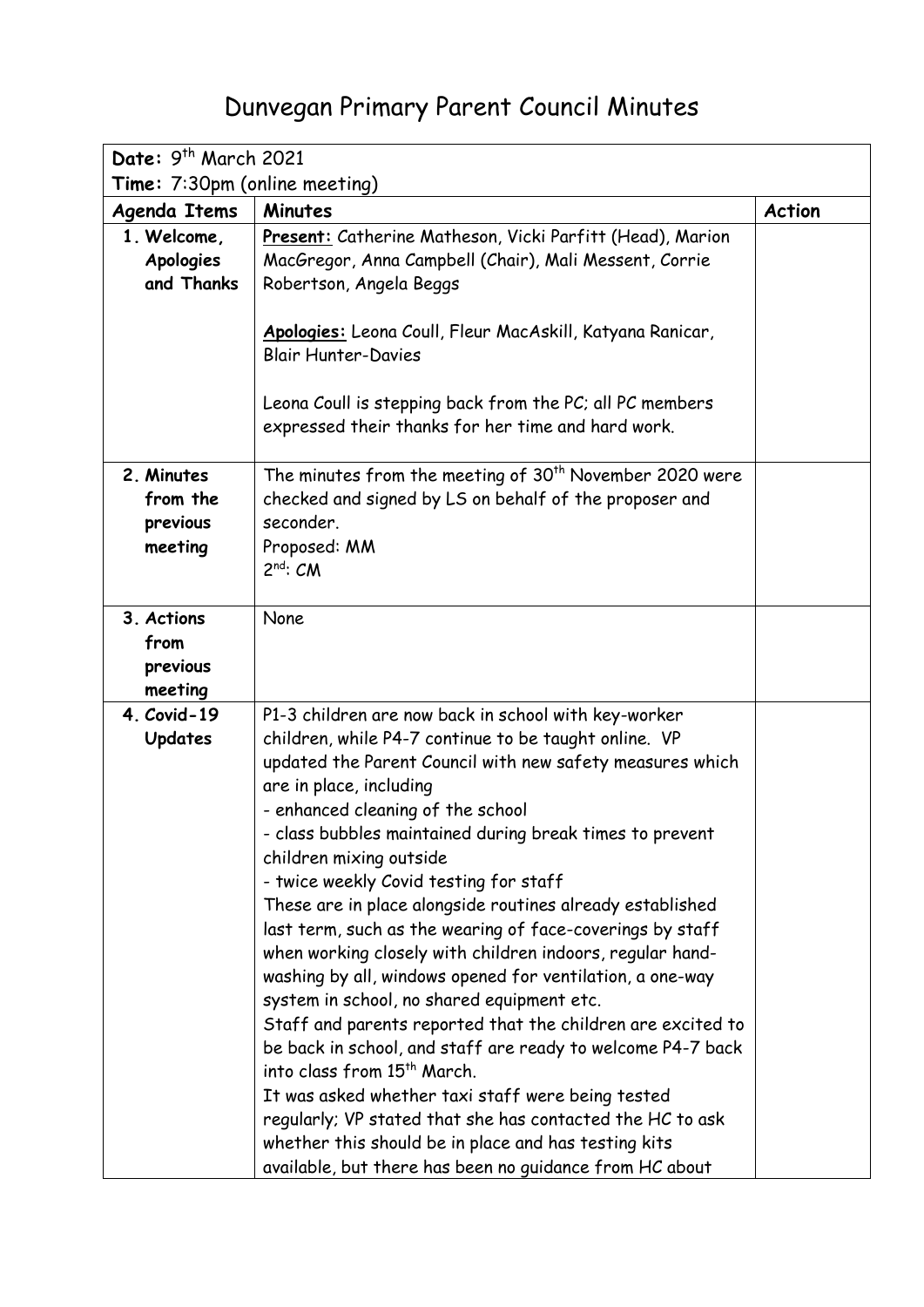|            | this so far. Generally it was felt by parents that hygiene                                                               |            |
|------------|--------------------------------------------------------------------------------------------------------------------------|------------|
|            | measures in the taxis were very good.                                                                                    |            |
|            |                                                                                                                          |            |
| 5. New     | An online meeting was held between the HC, PC and football                                                               |            |
| School     | club on 1 <sup>st</sup> March to find out about the progress of the new                                                  |            |
| Update     | school project.                                                                                                          |            |
|            | This was felt to be generally positive, with promises of                                                                 |            |
|            | progress in the coming months. The councillors are pursuing                                                              |            |
|            | a building design which would favour a full build rather than                                                            |            |
|            | the phased approach which had been suggested previously,                                                                 |            |
|            | as well as considering new housing and a football pitch area                                                             |            |
|            | as part of the development of the site and surrounding area.                                                             |            |
|            | MSP Kate Forbes also attended the meeting, and was keen                                                                  |            |
|            | that Gaelic Medium funding be sought as well as funds from                                                               |            |
|            | central Scottish government to meet the costs of the                                                                     |            |
|            | project.                                                                                                                 |            |
|            | New demountable buildings are being arranged to replace                                                                  |            |
|            | the nursery and E4-7 classrooms; these should be in place                                                                | LS & AC to |
|            | by Easter and ready to use at the start of Term 4.                                                                       | contact    |
|            | Staff were keen to have as much input as possible into the                                                               | existing   |
|            | building design, and LS & AC will look into schools already                                                              | schools    |
|            | using the 'Passivhaus' design being favoured by the council                                                              | using the  |
|            | planners at this stage.                                                                                                  | Passivhaus |
|            |                                                                                                                          | design     |
| 6. Head's  | VP reported that the current curriculum focus was on                                                                     |            |
| Report     | Health and Wellbeing, with as much learning as possible                                                                  |            |
|            | happening outside. She made clear that children would not                                                                |            |
|            | be under pressure to 'catch up' on curriculum activities, but<br>that teachers would carefully assess children's current |            |
|            | levels of understanding and that learning would happen at                                                                |            |
|            | the children's own pace. Classes are using 'emotional check-                                                             |            |
|            | ins' to enable children to express their feelings, and                                                                   |            |
|            | socialising tie is being given high priority as children are                                                             |            |
|            | meeting each-other again for the first time since                                                                        |            |
|            | December.                                                                                                                |            |
|            | Parent-teacher meetings will be scheduled for May, with                                                                  |            |
|            | some form of written report to follow later in the summer.                                                               |            |
|            | The likelihood of schools being open during the summer                                                                   |            |
|            | holidays was discussed, but currently there is no guidance                                                               |            |
|            | about whether this should definitely happen. VP suggested                                                                |            |
|            | that summer school might involve PE or arts workshops, but                                                               |            |
|            | would be unlikely to involve teachers having extended                                                                    |            |
|            | periods in class.                                                                                                        |            |
|            |                                                                                                                          |            |
| 7. Finance | MM has made corrections to the accounts given in                                                                         |            |
| Report     | November after working hard to double-check all the                                                                      |            |